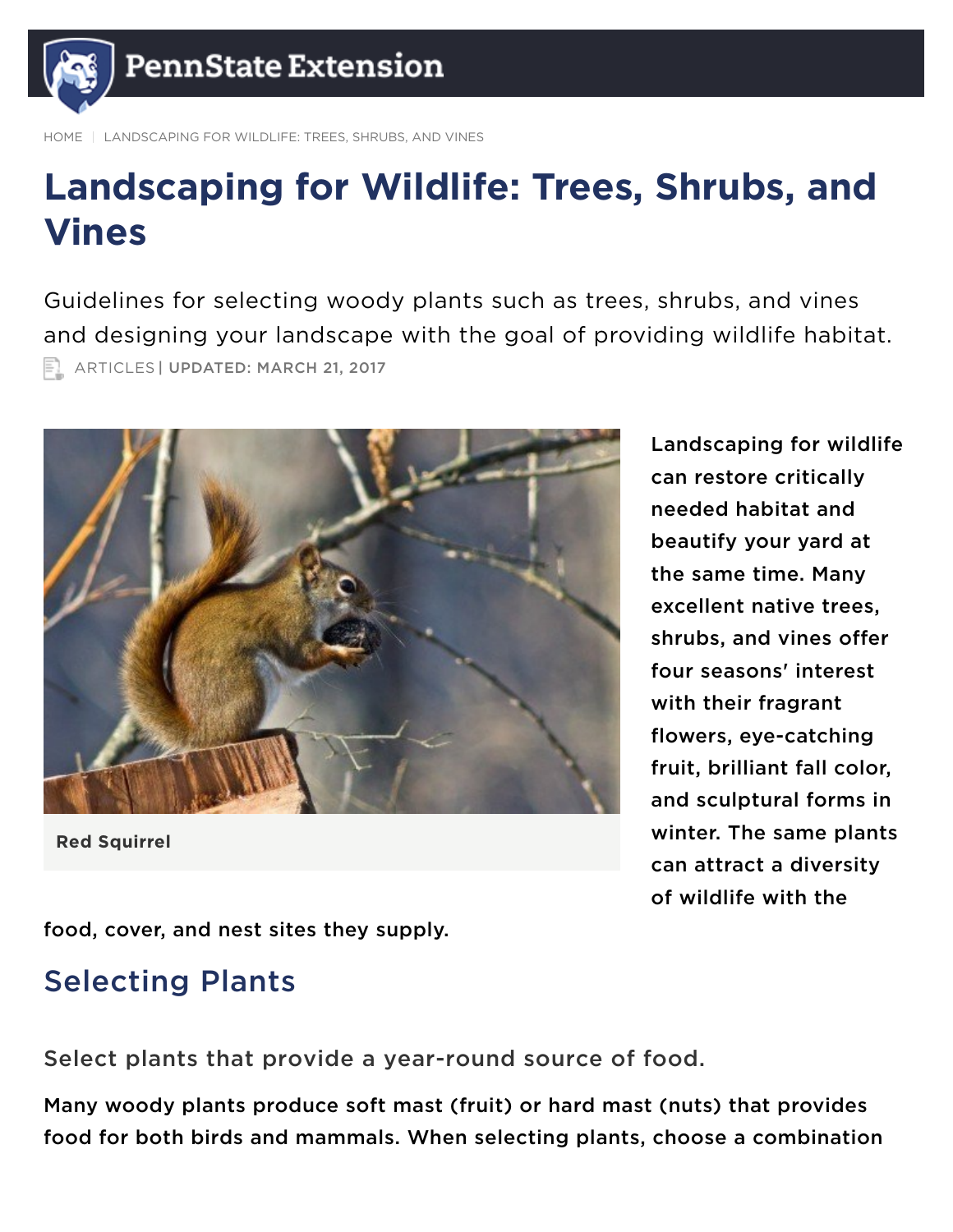that will supply food throughout the year. For example, blackberries and raspberries provide fruit in summer and are consumed by catbirds, chipmunks, rabbits, and other wildlife present in your yard at that time. Dogwoods, mountain ash, and spicebush produce fruit in late summer and early fall and are an important food source for fall migrants.

Make sure to include some plants that retain their fruit through winter into early spring, the time of greatest food scarcity. These plants generally produce fruit that is not highly preferred, so the fruit is not consumed during the fall when other foods are abundant. Examples are hawthorn, crabapple, holly, highbush cranberry, and staghorn sumac. They are excellent plants for wildlife because they offer emergency winter food, and some, such as sumac with its red fruiting spikes, can add structural interest to a bleak winter landscape. The table in this fact sheet lists the fruiting period for many trees, shrubs, and vines.

| Name                                        | Height<br>(f <sup>t</sup> ) | Wildlife value                                                                                    | Exposure | Fruit/seeds<br>available   |
|---------------------------------------------|-----------------------------|---------------------------------------------------------------------------------------------------|----------|----------------------------|
| Tall trees                                  |                             |                                                                                                   |          |                            |
| American beech<br>(Fagus<br>grandifolia)    | 70                          | Excellent food source for<br>many birds and mammals,<br>nest sites                                | PS-S     | Fall to<br>winter          |
| Balsam fir (<br>Abies balsamea)             | 60                          | Cover; nest sites for robins,<br>mourning doves, and other<br>birds; seeds consumed by<br>finches | FS-S     | Late spring<br>to fall     |
| Birch (Betula<br>spp.)                      | 40-70                       | Catkins eaten by birds,<br>foliage by browsers                                                    | FS-PS    | Early<br>summer to<br>fall |
| <b>Black cherry</b><br>(Prunus<br>serotina) | 60                          | Food for a variety of species,<br>including birds, mammals,<br>and larval butterflies (leaves)    | FS-PS    | Summer to<br>fall          |
|                                             |                             |                                                                                                   |          |                            |

Landscaping trees, shrubs, and vines with value for wildlife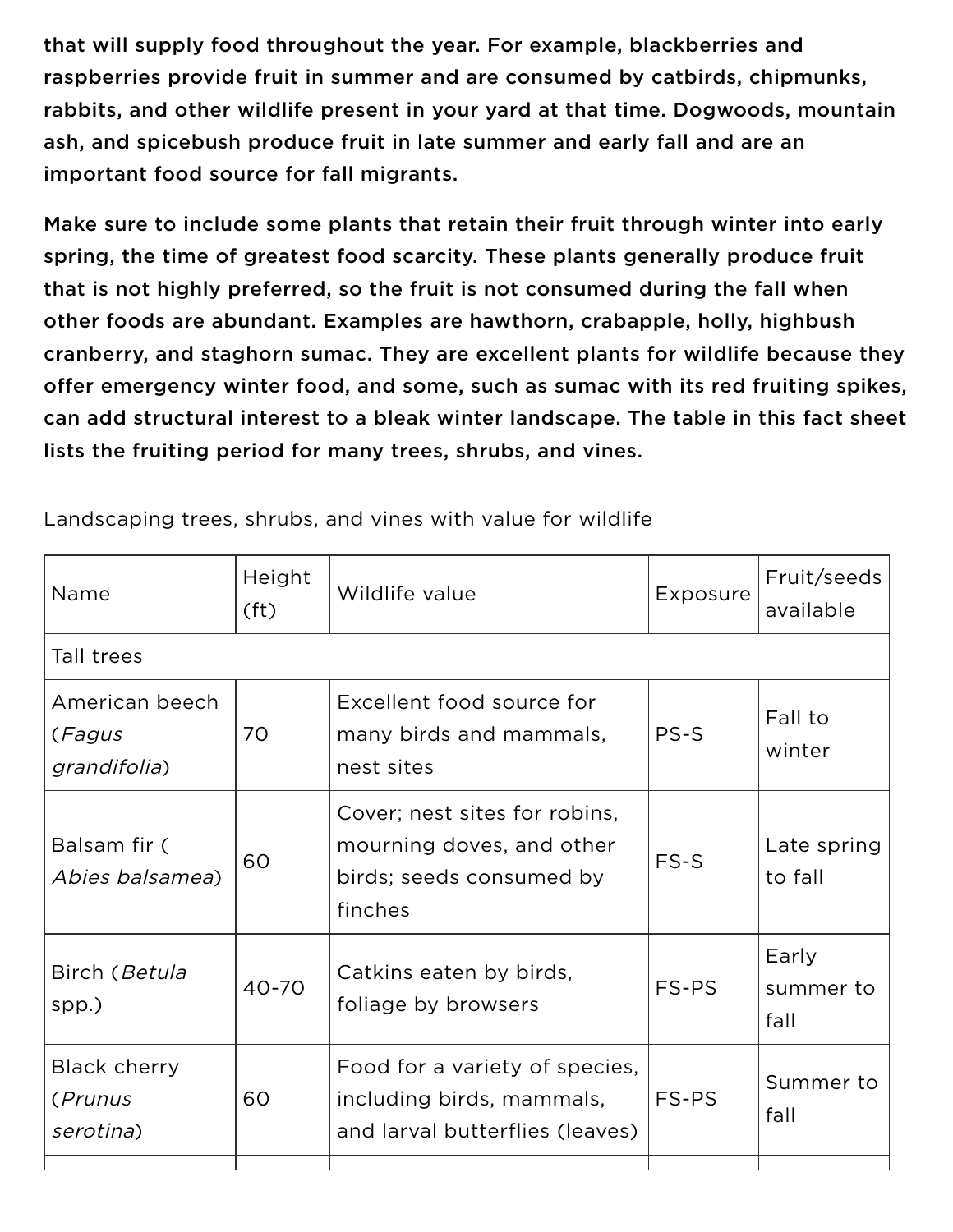| <b>Butternut</b><br>(Juglans<br>cinerea)       | 100       | Cover, food, and nuts                                                                        | FS-PS     | Fall to<br>winter         |
|------------------------------------------------|-----------|----------------------------------------------------------------------------------------------|-----------|---------------------------|
| Eastern hemlock<br>(Tsuga<br>canadensis)       | 70        | Nest sites and cover, food for<br>birds and small mammals                                    | FS-S      | Fall to<br>winter         |
| Eastern red<br>cedar (Juniperus<br>virginiana) | 40        | Cover, food, and nest sites                                                                  | FS-PS     | Fall to<br>spring         |
| Eastern white<br>pine (Pinus<br>strobus)       | 100       | Cover, food, and nest sites                                                                  | FS-PS     | Fall to<br>winter         |
| Hackberry<br>(Celtis<br>occidentalis)          | 30-60     | Fruit attracts many species,<br>including cedar waxwings,<br>flickers, cardinals, and robins | FS-PS     | Fall to<br>spring         |
| Hickories (Carya<br>spp.)                      | 80        | Nuts, nest sites                                                                             | FS-PS     | Fall to<br>winter         |
| Oaks (Quercus<br>spp.)                         | 100       | Important food source for<br>both birds and mammals;<br>nest sites                           | FS        | Late<br>summer to<br>fall |
| Sour-gum,<br>blackgum (Nyssa)<br>sylvatica)    | 100       | Fruit attracts many mammal<br>and bird species                                               | FS-S      | Late<br>summer to<br>fall |
| Yellow birch<br>(Betula<br>alleghaniensis)     | $32 - 72$ | Nest sites and seeds, buds;<br>seeds eaten by goldfinches,<br>juncos, chickadees             | PS-S      | Late<br>summer to<br>fall |
| Small trees                                    |           |                                                                                              |           |                           |
| American<br>crabapple (Malus)<br>glaucescens)  | 30        | Fruit relished by many<br>songbirds and mammals;<br>butterflies, bees seek flower<br>nectar  | <b>FS</b> | Fall to<br>spring         |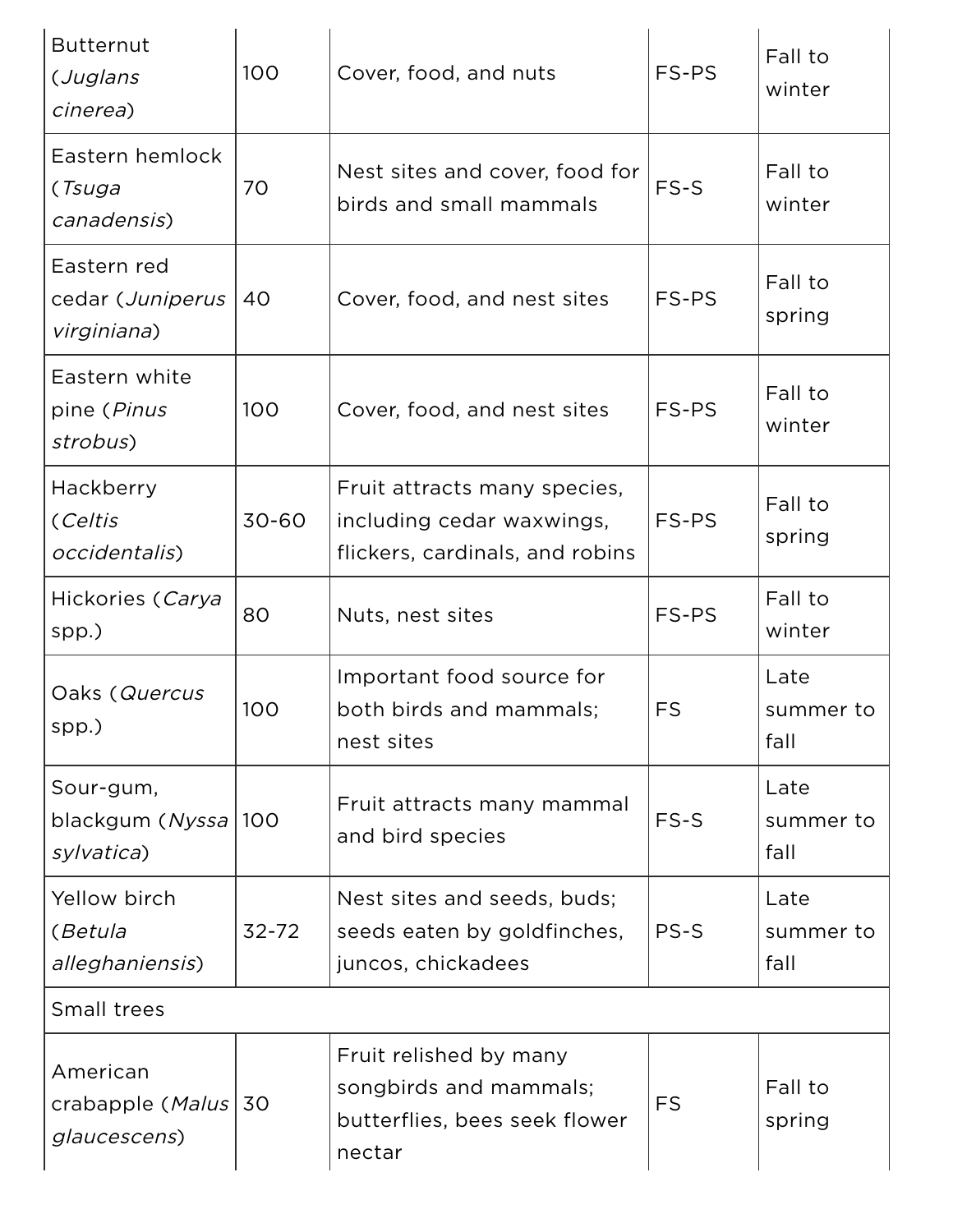| American holly<br>(llex opaca)                    | 30 | Cover, next sites, fruit draws<br>songbirds, ruffed grouse,<br>deer                                                                                                   | FS-PS | Late<br>summer to<br>spring |
|---------------------------------------------------|----|-----------------------------------------------------------------------------------------------------------------------------------------------------------------------|-------|-----------------------------|
| American<br>mountain ash<br>(Sorbus<br>americana) | 40 | Fruit attracts many birds,<br>including cedar waxwings,<br>eastern bluebirds, gray<br>catbirds and brown thrashers                                                    | FS-PS | Late<br>summer to<br>fall   |
| Chokecherry<br>(Prunus<br>virginiana)             | 30 | Eastern bluebirds, grouse,<br>mammals consume fruit,<br>butterfly larvae feed on<br>foliage                                                                           | FS-S  | Late<br>summer              |
| Flowering<br>dogwood<br>(Cornus florida)          | 40 | Fruit consumed by many<br>birds including cedar<br>waxwings, catbirds, robins;<br>currently infected by<br>dogwood anthracnose, so<br>not recommended for<br>planting | FS-PS | Fall                        |
| Hawthorn<br>(Crataegus spp.)                      | 25 | Good nest sites for birds;<br>fruit for cedar waxwings, fox<br>sparrows, small mammals,<br>deer                                                                       | FS-PS | Fall to<br>spring           |
| Persimmon<br>(Diospyros<br>virginiana)            | 50 | Fruit consumed by many<br>birds and mammals                                                                                                                           | FS-PS | Late<br>summer to<br>winter |
| Red mulberry<br>(Morus rubra)                     | 60 | Many birds and mammals<br>attracted to fruit                                                                                                                          | FS-PS | Summer                      |
| Serviceberry<br>(Amelanchier<br>spp.)             | 30 | Robins, cedar waxwings,<br>rose-breasted grosbeaks,<br>and other birds and<br>mammals consume fruit                                                                   | All   | Early<br>summer             |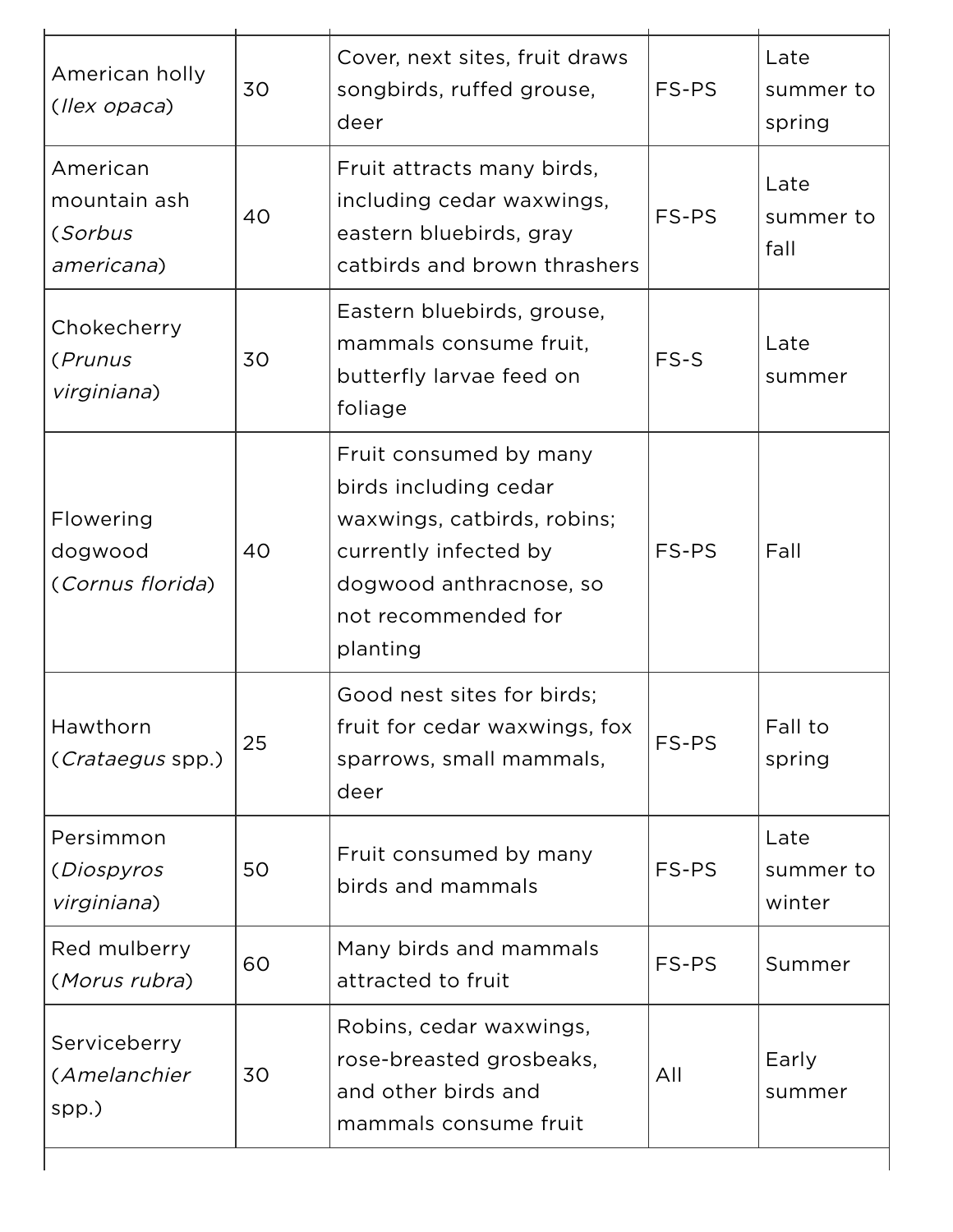| Shrubs                                             |           |                                                                                                                         |        |                            |
|----------------------------------------------------|-----------|-------------------------------------------------------------------------------------------------------------------------|--------|----------------------------|
| American<br>elderberry<br>(Sambucus<br>canadensis) | 13        | Fruit cover, and nest sites for<br>many birds including robins<br>and catbirds                                          | All    | Late<br>summer             |
| Blackberry,<br>raspberry<br>(Rubus spp.)           | 6         | Berries provide abundant<br>summer food; nest sites for<br>birds, cover for small<br>mammals                            | FS-PS  | Early to<br>late<br>summer |
| Common<br>spicebush<br>(Lindera<br>benzoin)        | 12        | Veery, wood thrush, and<br>other fall migrants feed on<br>the high-fat fruits; spicebush<br>swallowtail feeds on leaves | FS-PS  | Late<br>summer             |
| Coralberry<br>(Symphoricarpos)<br>orbiculatus)     | 6         | Hummingbirds attracted to<br>nectar; songbirds and<br>gamebirds enjoy cover, fruit,<br>nest sites                       | FS-PS  | Fall to<br>spring          |
| Dogwoods<br>(Cornus spp.)                          | Up to $8$ | Many varieties of dogwoods<br>are attractive landscaping<br>shrubs and provide fruit and<br>cover for wildlife          | $S-PS$ | Summer to<br>early fall    |
| Highbush<br>blueberry<br>(Vaccinium<br>corymbosum) | 12        | Eaten by a variety of spices,<br>including orchard orioles,<br>eastern bluebirds, grouse,<br>black bear, and mice       | FS-PS  | Summer to<br>fall          |
| Highbush<br>cranberry<br>(Viburnum<br>trilobum)    | 17        | Red fruit often lasts through<br>winter; consumed by ruffed<br>grouse, wild turkey, brown<br>thrasher                   | FS-PS  | Fall to<br>spring          |
|                                                    |           |                                                                                                                         |        |                            |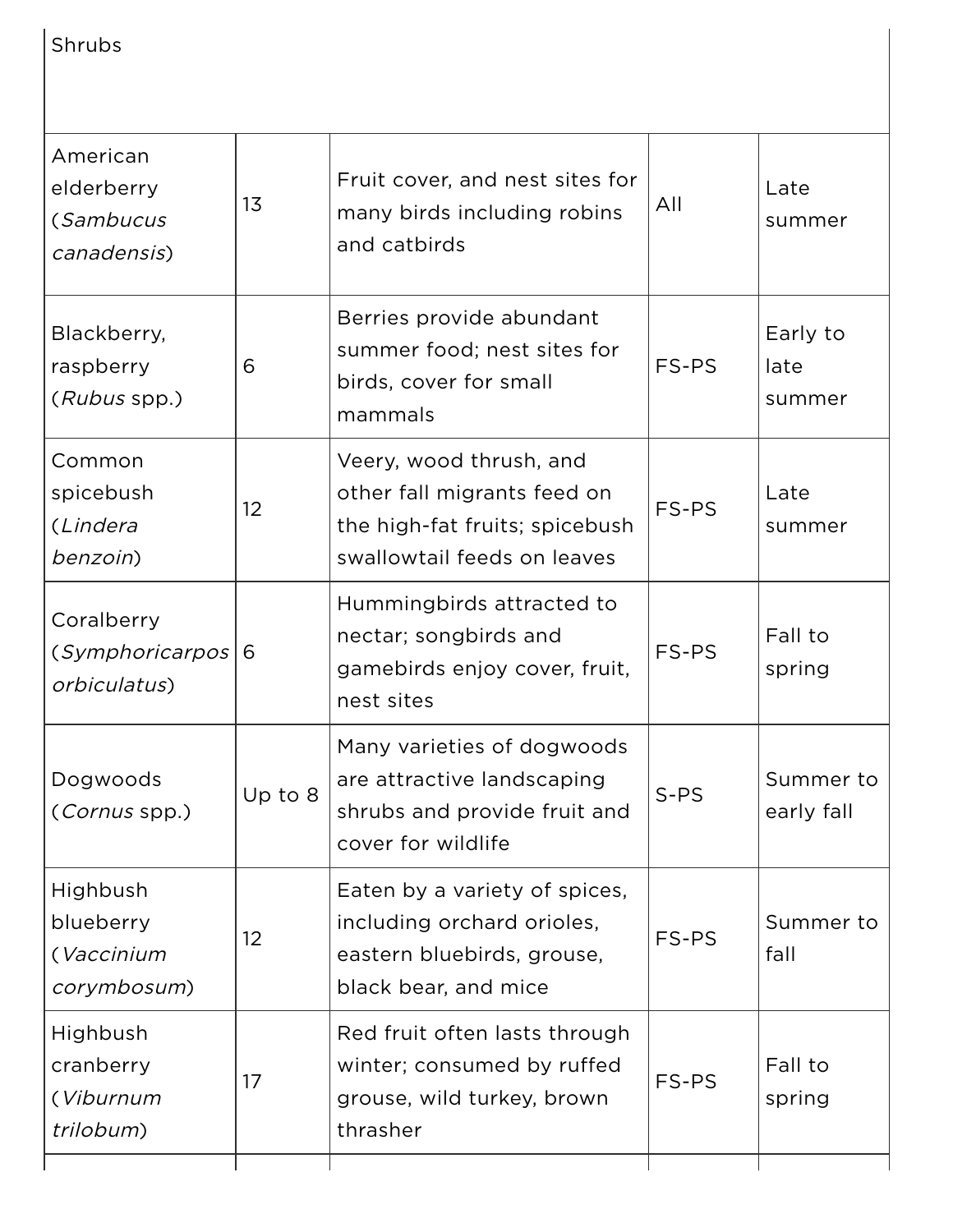| Staghorn sumac<br>(Rhus typhina)                     | 15              | Fruit persists through winter<br>and is an important<br>emergency food for a variety<br>of birds in early spring                                                             | FS-PS     | Summer to<br>spring         |
|------------------------------------------------------|-----------------|------------------------------------------------------------------------------------------------------------------------------------------------------------------------------|-----------|-----------------------------|
| Viburnums<br>( <i>Viburnum</i> spp.)                 | 10 <sup>°</sup> | Many varieties of viburnums<br>are attractive landscaping<br>shrubs and provide fruit and<br>cover for wildlife, particularly<br>in late summer and during<br>fall migration | $S-PS$    | Summer to<br>early fall     |
| Winterberry (Ilex<br>verticillata)                   | 10 <sup>°</sup> | Winter food source                                                                                                                                                           | PS-S      | Late<br>summer to<br>winter |
| Vines                                                |                 |                                                                                                                                                                              |           |                             |
| American<br>bittersweet<br>(Celastrus<br>scandens)   | Up to<br>20     | Fruit, cover, nest sites;<br>important winter food source                                                                                                                    | FS-S      | Fall to<br>winter           |
| Clematis<br>(Clematis<br>virginiana)                 | Climber         | Abundant white flowers offer<br>nectar for hummingbirds,<br>bees, and other pollinators                                                                                      | FS-PS     | Spring to<br>summer         |
| Trumpet<br>honeysuckle<br>(Lonicera<br>sempervirens) | Up to<br>50     | Nectar for butterflies, moths,<br>hummingbirds; cover, fruit<br>for birds and small mammals                                                                                  | FS-PS     | Summer to<br>fall           |
| Trumpet vine<br>(Campsis<br>radicans)                | Climber         | Hummingbirds attracted to<br>flowers                                                                                                                                         | <b>FS</b> | Summer to<br>fall           |
| Virginia creeper<br>(Parthenocissus)                 | 30-50           | Cover and fruit for birds and<br>small mammals lasting<br>through winter                                                                                                     | S         | Late<br>summer to<br>spring |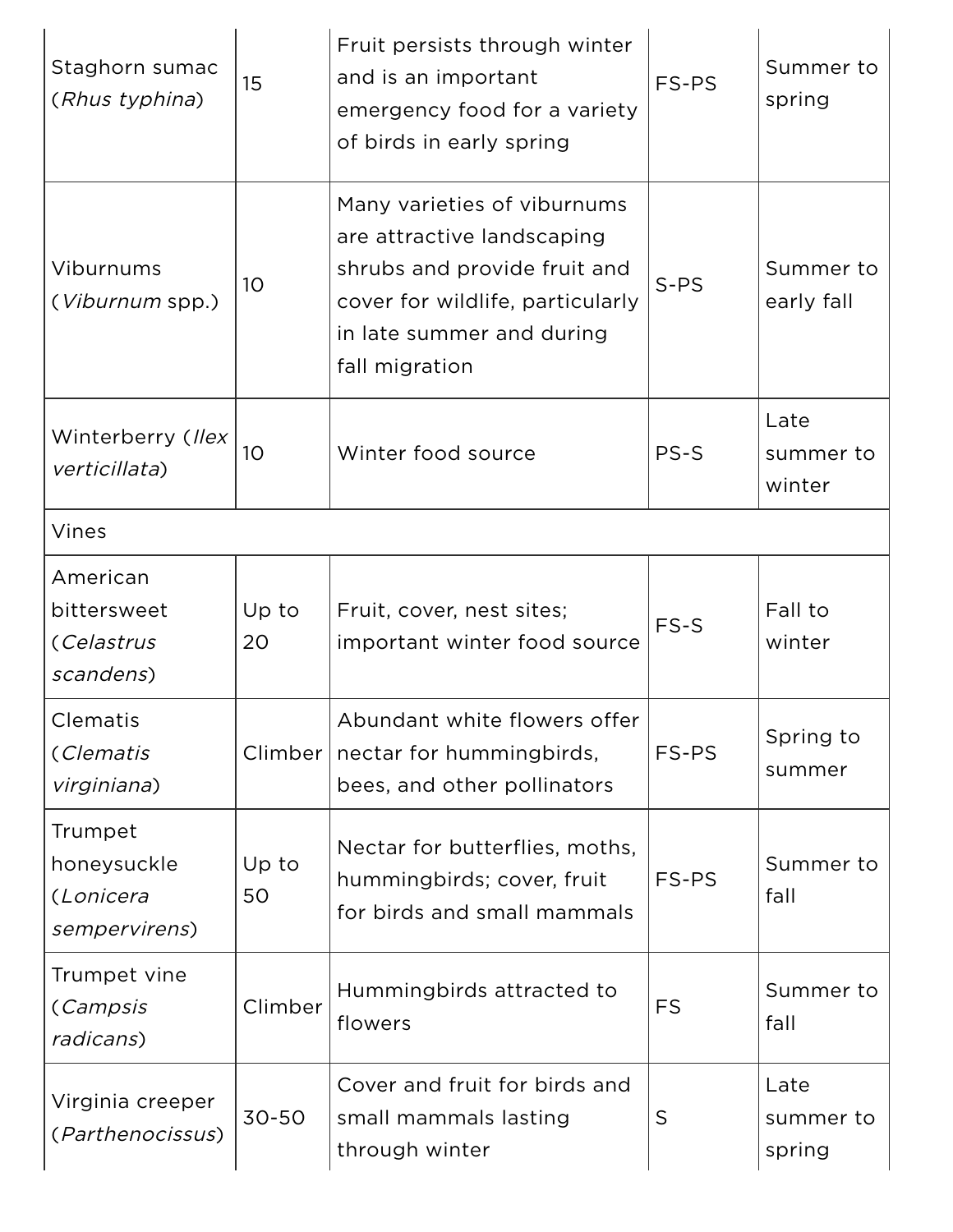| Wild grape<br>(Vitus spp.)                                   | High<br>climber | Cover, food, and nest sites<br>for birds and small animals | FS-PS | Late<br>summer to<br>fall |
|--------------------------------------------------------------|-----------------|------------------------------------------------------------|-------|---------------------------|
| <b>Exposure:</b><br>FS--full sun<br>PS--part sun<br>S--shade |                 |                                                            |       |                           |

Oaks, hickories, beech, and other trees that produce nuts provide food for mammals like squirrels, chipmunks, and deer, and for birds such as blue jays. These are often large trees, which also offer shade from the summer sun and nest sites for many birds. Many other plants, such as grapevines, provide multiple benefits including an abundant food supply, dense cover, and nest sites.

Although we often associate butterflies with wildflowers instead of woody plants, the larval caterpillars feed on a number of woody species. For example, tiger swallowtail caterpillars feed on the leaves of cherry, willow, and sassafras trees; and the spicebush swallowtail, true to its name, feeds on spicebush leaves. By providing a food source for the caterpillars, you will attract more butterflies to your flowers.

Select plants that provide cover and nest sites.

Cover is a key ingredient in the success of your wildlife garden. In winter, wildlife species need shelter from the cold and wind. Evergreen trees and shrubs make some of the best shelters, especially those that keep their branches close to the ground. These evergreens give better insulation than plants without branches on the lower part of the trunk. They provide shelter for many types of wildlife, particularly if they are located on the northwest side of your lot where they block cold winds.

Evergreen trees, such as pines and hemlocks, and evergreen shrubs, like rhododendron and holly, make safe, year-round retreats where birds and small mammals can hide from predators and be protected from inclement weather.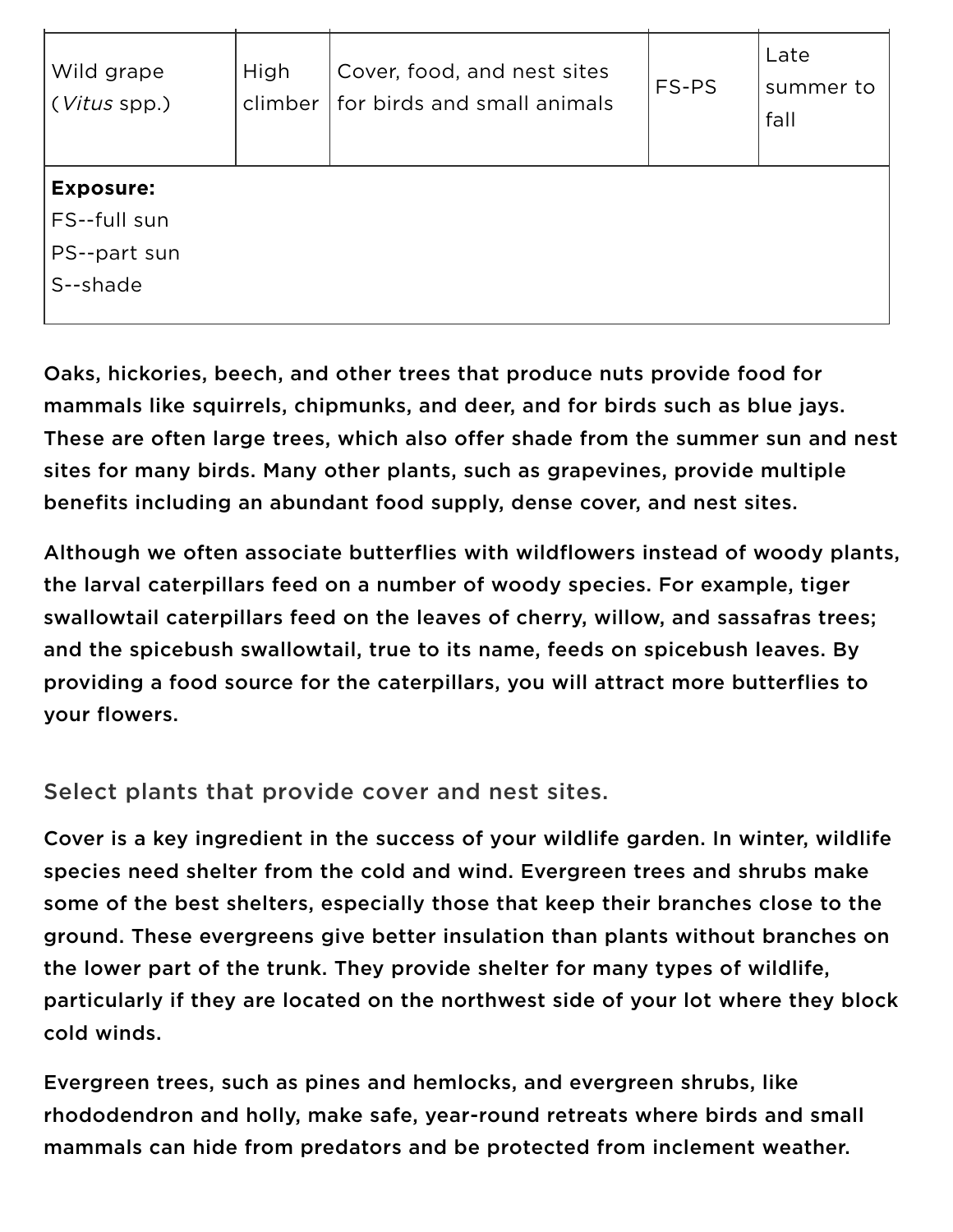Deciduous shrubs with dense branching habits also make good cover. Examples are raspberries and blackberries; lilacs (which readily sprout suckers); red-osier, gray, and silky dogwoods; and elderberries. Many of these shrubs also produce berries that wildlife readily eat. Diverse types and sizes of cover plants are useful to include in your landscape plan, because individual species of wildlife have different preferences in the amount and location of cover.



Hawthorn and dogwood

Fallen trees provide cover for salamanders and small mammals. Brush piles and rock piles are sources of cover, nest sites, and den sites for many wildlife species. A trailing ground cover, such as a ground rose, or a vine such as Virginia creeper can gracefully camouflage your brush or rock pile, blending it with other landscape features while providing an additional source of food and cover.

Nesting places are vitally important for wildlife. Trees and shrubs that offer cover from predators and inclement weather also serve as sites for birds to build nests and raise their young. Tree cavities in both living and dead trees provide nest sites for a variety of species including woodpeckers, nuthatches, chickadees, flying squirrels, and gray squirrels. When nest cavities are scarce, cavity-nesting species will often use bird houses and nest boxes. Consequently, if cavities are in short supply, you can enhance the habitat for cavity nesters by adding nest boxes.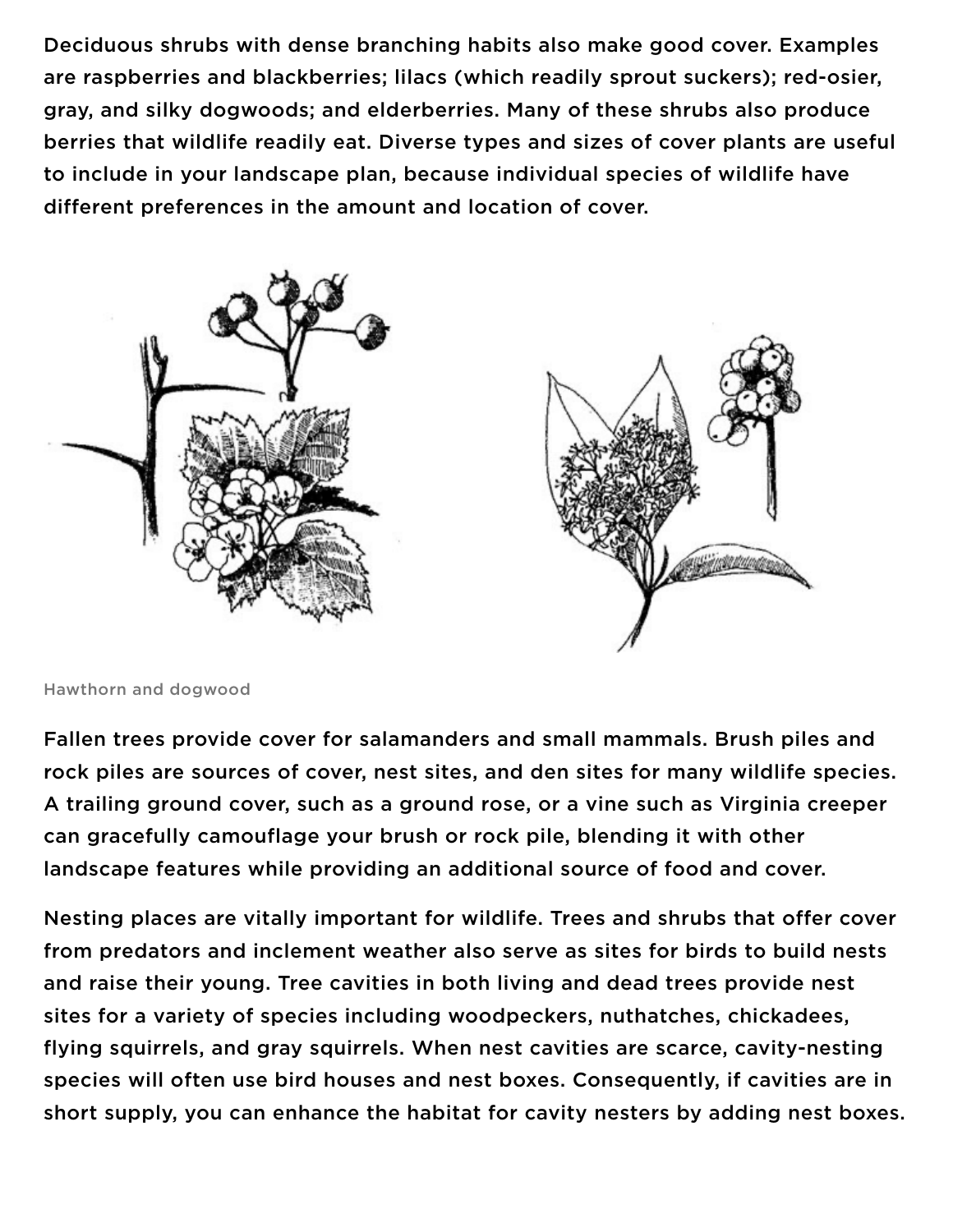# Designing Your Landscape

As you design your landscape, let nature be your guide and try to copy what you see in nature. Plant trees and shrubs in groups instead of as isolated individuals. Plant corridors to connect islands of trees and shrubs with other natural areas. Whenever possible, plant combinations of tall trees, smaller trees, shrubs, and herbaceous plants together. This is important because different types of wildlife will find food and cover at varying heights.

Protect what is there during building.

If you are building a new home, there are probably trees, shrubs, and vines already established on the property. Before building, you should determine which of these plants you want to protect during the lot-clearing process. Talk with your builder about the importance of preserving an assortment of different plants for wild species, including dead trees that won't be a safety hazard. Either rope off areas of your lot or mark plants you wish to be spared. Include plants that can give year-round cover, food, and shelter.

Trees are often damaged during building. Bulldozers can damage tree roots while compacting the soil, making it impossible for oxygen to reach the root cells. The result is plant injury or death. Piling soil more than 3 inches above the original ground level around the trunk can also block the oxygen supply. In addition to protecting trees from root damage, you will need to shield trees from bark injuries. For more information on protecting trees during building, see A Guide to Preserving Trees in Development Projects, available from your county extension office.

# Questions to Ask When Planning, Selecting, and Planting

To avoid problems, there are questions you should ask nursery personnel when you select plants and develop your landscape plan.

Will this plant produce fruit?

You may be selecting a plant because of the value of its fruit for wildlife and be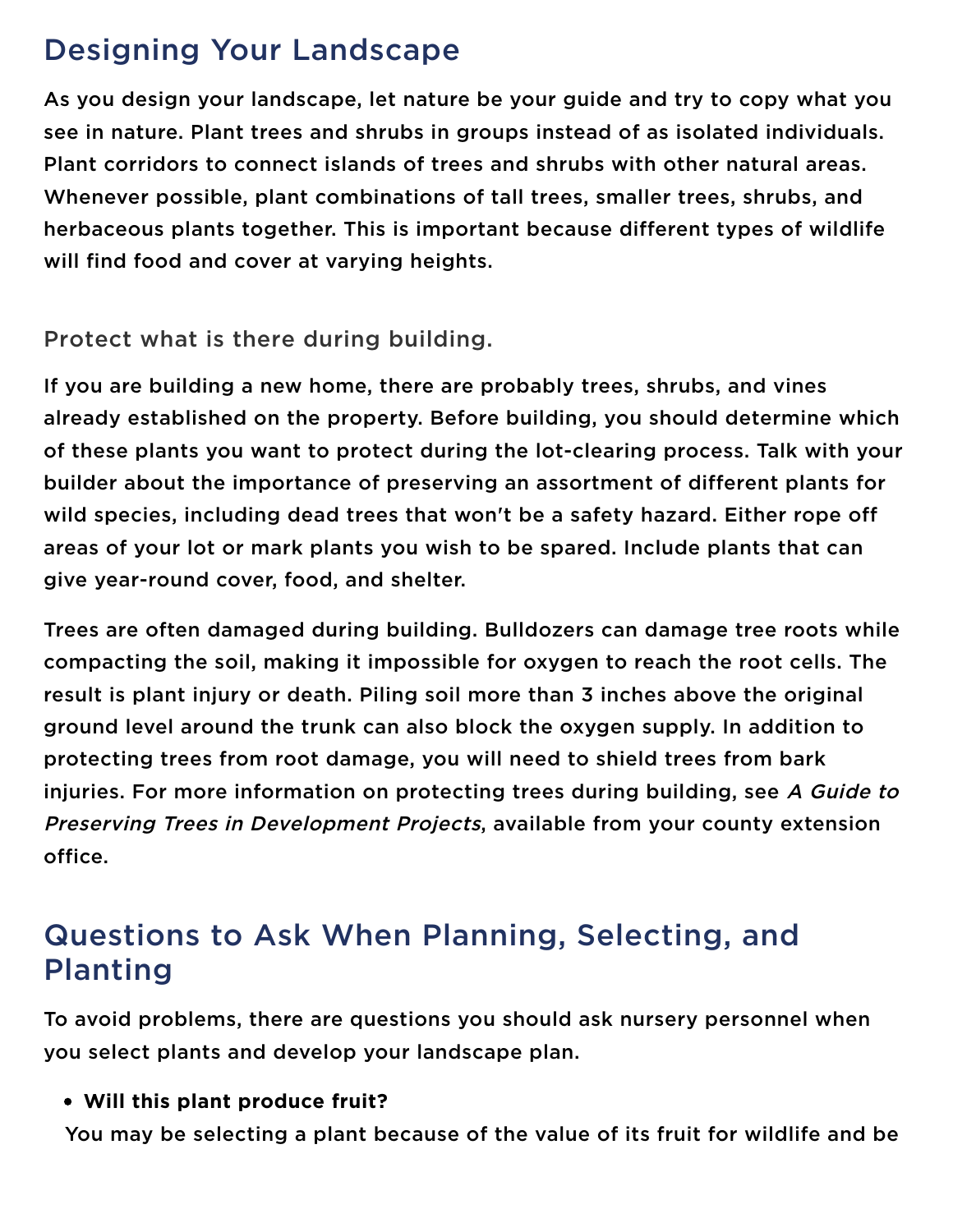disappointed to discover it does not produce fruit. Many ornamental trees and shrubs have been bred to produce no fruit. For example, ornamental fruit trees, such as flowering cherry, flowering peach, or flowering plum, usually produce only showy flowers and no fruit.

# Will this fruit tree, nut tree, or small fruit shrub need cross-pollination with a plant of a different variety to yield a crop?

Many apple trees need cross-pollination with a different apple variety to bear fruit. Most nut trees yield a crop only if a tree of the opposite sex is planted nearby. Holly, sumac, and spicebush require both sexes to set fruit. Thus it is best to ask about pollination requirements when you purchase your plant.

#### Will this plant be hardy in my area?

Winter climate zones in this state are zone 5 (average minimum temperature -20° to -10°F) and zone 6 (-10° to 0°F). Your area may include microclimates where temperatures may be colder or warmer than these zones. Your county extension office can tell you the tempera- ture range for your area.

#### • How much moisture does my plant need?

It's important to determine how much moisture a particular plant requires so that it will thrive where you plant it. If you establish a native plant in its preferred site, then watering and fertilizing beyond the first year may not be neces- sary. Mulch the area under the canopy to conserve water and maintain a consistent root temperature.

### What will the ultimate dimensions of this plant be? How much space will it need?

It is good to site a plant where it can reach normal size without excessive pruning. Plants placed too close to buildings or driveways may not grow well or live long. Nursery personnel can tell you what the mature size will be.

## Which exposure is best for this plant (north, south, east, or west side of the house)?

Some plants need a shady, cool location on the north side and do poorly in the warmth of a southern site. Others require full sun and protection from prevailing winds. Fruit and nut-bearing plants normally need full sun to produce a good yield. Most nurseries can tell you how much sun your plant will need. You can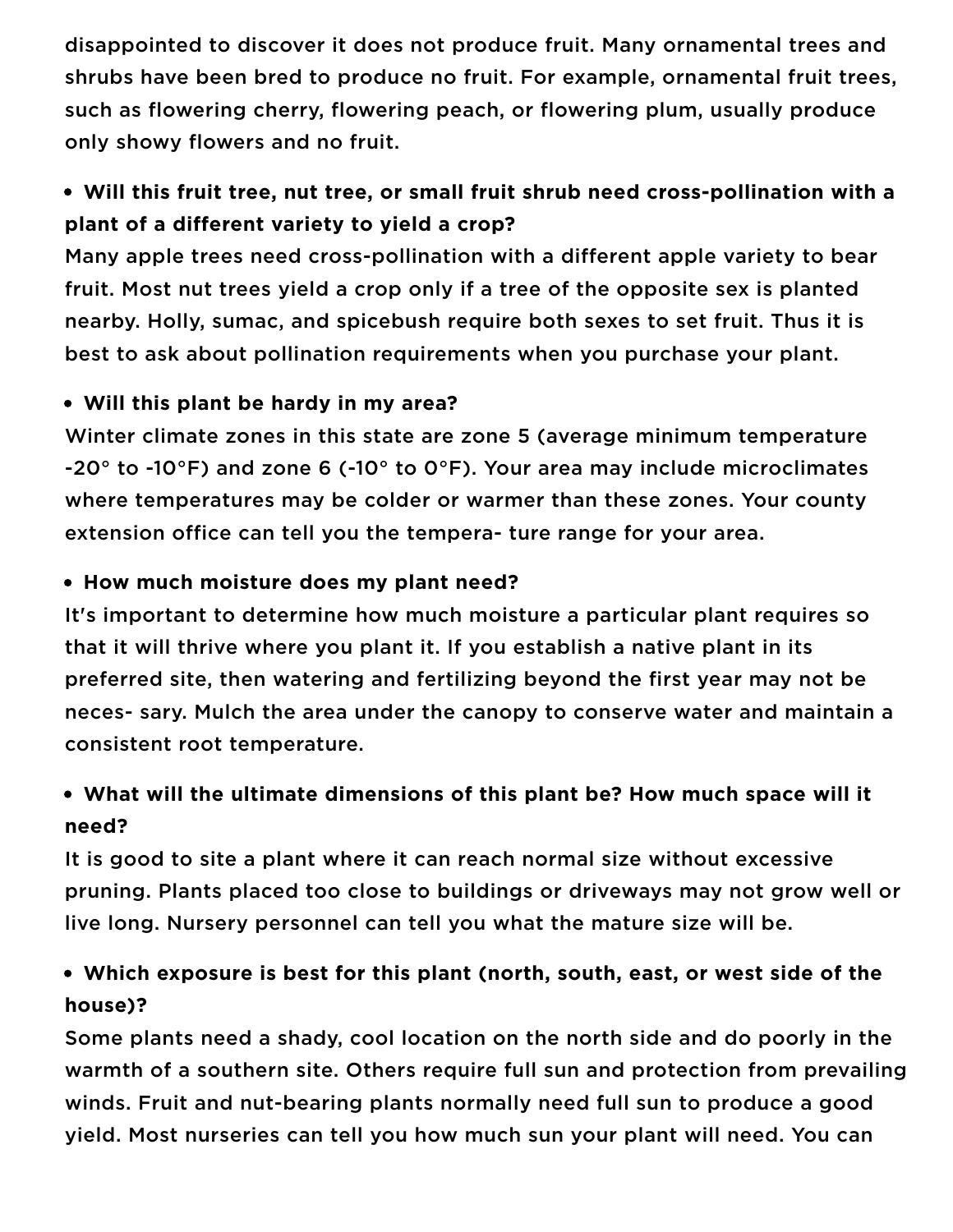also observe the environment where the plant grows in the wild, or consult a native plant book for cultural information.

# What type of soil does this plant prefer? How alkaline or acidic should the soil pH be for this plant?

Types of soil include loam, sandy, or clay soil. You can find out what soil type and pH your plant needs from the nursery where you bought the plant. You can determine the pH of your soil by submitting a sample to your county extension office for testing.

#### How should I plant and care for my new plant?

Upon request, most nurseries will supply information about how to plant, water, and nurture your new plant so that it will thrive.

# For Further Information

For additional information and sources of assistance, see:

Pennsylvania Wildlife: Wildlife-Habitat Relationships

Pennsylvania Wildlife: Managing Habitat for Eastern Bluebirds

Pennsylvania Wildlife: Meadows and Prairies: Wildlife-Friendly Alternatives to Lawns

Pennsylvania Wildlife: Attracting Hummingbirds

Pennsylvania Wildlife: Gardening for Butterflies

Pennsylvania Wildlife: Managing Habitat for Eastern Cottontails

Pennsylvania Wildlife: Neighborly Natural Landscaping: Creating Natural Environments in Residential Areas

Pennsylvania Wildlife: Winter Bird Feeding: The Basics

Pennsylvania Wildlife: Managing Habitat for American Kestrels

Pennsylvania Wildlife: Water for Wildlife: Bird Baths and Backyard Ponds

Pennsylvania Wildlife: Vernal Ponds: Seasonal Habitats for Wildlife